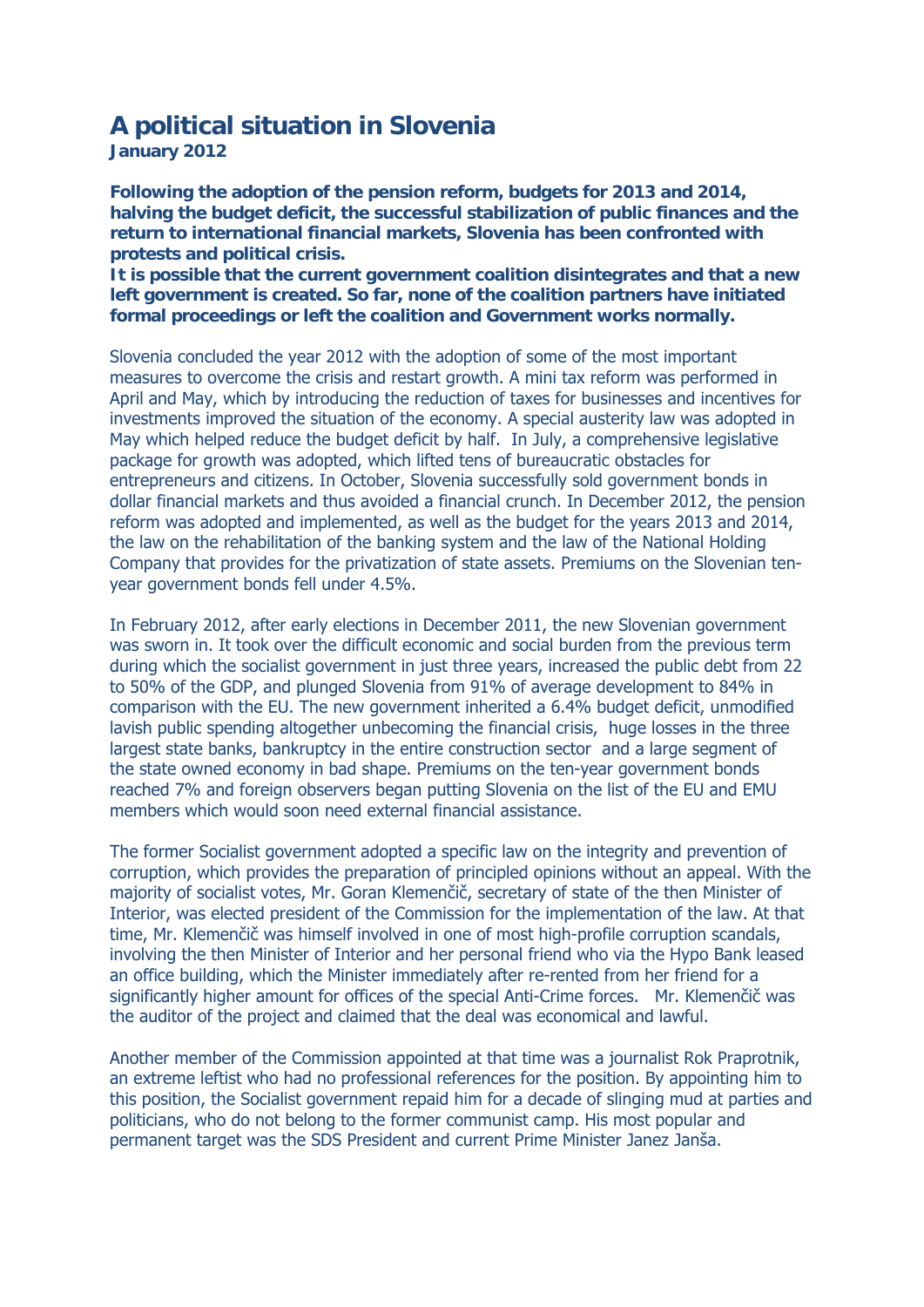Already in 2012, the law was scrutinized by the Administrative Court of the Republic of Slovenia and was also submitted to the Constitutional Court to rule on its constitutionality since it leaves no scope for an appeal, which is in explicit contrast with the Constitution. The Constitutional Court has not yet reached the decision.

On 8 January 2012, the Commission issued a so-called final opinion, in which Prime Minister and Leader of the ruling party SDS Janez Janša is accused (i.e. condemned at the same time) of the violation of law. The Commission accuses him that in the past 8 years he failed to report a  $\epsilon$  210,000 worth of property and that he was a couple of times late in submitting the appropriate forms. The report has not even been handed to Prime Minister; it was only presented at a press conference and published on the internet.

The Prime Minister has strongly rejected the main accusations and explained to the public the origins of its total assets, which is, in the Slovenian situation, at the level of the average assets of the lower middle class. Prime Minister and President of the SDS has via internet already in 2011, before the general elections, disclosed a report on his personal income in all of his life and on inheritance from his deceased parents, together with the relevant contracts of purchases and sales. After almost 35 years of work, including the property he inherited from his deceased parents, the Slovenian Prime Minister owns half of a three-room apartment in Ljubljana, a small holiday cottage in Bovec and a few small agricultural plots. Prime Minister lives in a one-family house in a small hamlet nearby Velenje, which is an hour drive away from the capital of Slovenia. This house is under mortgage that needs to be repaid nearly in its entirety within the next 15 years. The owner of the second half of the apartment in Ljubljana is the president's wife, who also has almost an entire credit to repay. Prime Minister's wife is a doctor of family medicine and is employed full-time.

Prime Minister Janez Janša is employed for nearly 35 years. During this time he was 5 years the Prime Minister, 4 years a Minister and 11 years a member of the national parliament with an upper middle class income. Early in his career, he was an entrepreneur and co-founder of two computer companies. He has written several books, sold in over 85,000 copies only in Slovenia (with two million of inhabitants). Some have been translated into the English, German and Croatian languages for foreign markets. Prime Minister's income at this time exceeds the value of the property by almost four times which is very well known in the Slovenian public as well as to the official institutions.

Communists and their political successors have tried to disable the incumbent Prime Minister and President of the SDS from 1983 onwards. During the communist period, before the democratic changes and before the independence of Slovenia, at the time when the country was ruled by Milan Kučan, Janša was due to his articles and statements several times arrested, detained, sentenced by a military court and sent to jail. He was released from prison in 1989 in a last group of the last political prisoners before the fall of the regime.

After independence he has been a constant target of various planted scandals and accusations. None of the allegations have ever been proven, they all eventually vanished as complete constructs or were after long and delayed proceedings finally rejected by the court. Just before the elections in 2008, he and the then Defense Minister were accused of corruption and negligent work during the process of purchasing military armored vehicles Patria.

The prosecutor who filed the indictment in the court of first instance is the wife of a secret police agent who arrested Janša in 1988. Janša was accused of receiving "an undefined award, at an undefined place, on an undefined day and in an undefined mode for other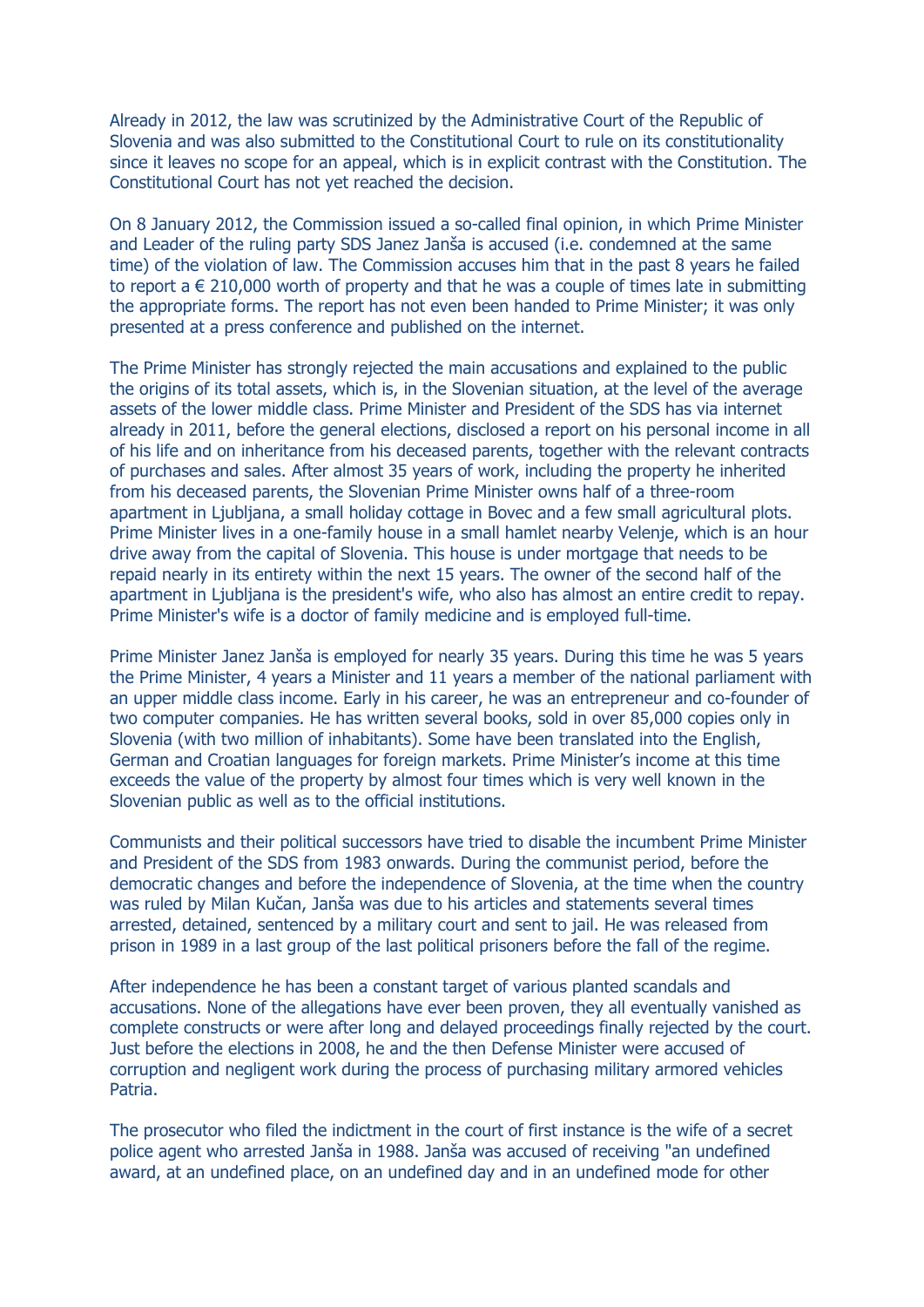persons". The trial has been dragging on for years, Janša has since been re-elected a Member of Parliament and Prime Minister while not even one allegation has been proven. However the court trials are scheduled every Monday of the week and the media can write about the corruption.

Slovenia is the only former communist country that has not implemented the lustration. Communists and their successors have prevented all attempts. It is publicly known that former secret police collaborators today still work in editorial media, they are among judges, prosecutors, parliamentarians, university professors, etc. One of them even became President of the Slovenian Writers' Association. Most of them do not deny their cooperation with the communist secret police; some even publicly praise it, saying that they were loyal to the country and to have worked against foreign secret services. The Former President of the Republic of Slovenia honored the last chief of secret political police with the high state decoration that triggered the international reaction, including the adoption of a special resolution at the EPP Congress in Berlin in 2010.

The political opposition was obviously fully prepared when the report (conviction) appeared in public and demanded the resignation of the Prime Minister even before he himself had the chance to get acquainted with it. The Governmental coalition is composed of five political parties; three of them are members of the EPP while the other two parties belong to the left of political spectrum. Pressure to leave the coalition has focused primarily on them.

The last President of the Communist Party of Slovenia and later on the first president of the Republic of Slovenia, Milan Kučan, who despite his retirement still figures as the most influential political persona of the hard core Slovenian Left, has in his public appearances as well as via the background networks, activated members of the former secret political police, communist veterans, network of leftist organizations and some trade unions, and is also personally actively engaged in efforts to replace the government.

The so-called "old-boys network" controls the main media environment in Slovenia. Ever since the beginning of this Government's mandate they have been at the same time accusing the Prime Minister Janez Janša of the "neo-conservative" revolution and of the "neo-liberal dismantling of the welfare state" due to the reduction of the budget deficit and the urgent austerity measures.

In November 2012, the network launched a series of protests in Slovenia, naming it "the peoples uprising". Some protests were violent due to the participation of the extreme rightwing and left-wing groups. A couple of times they stood together under a banner stating: "We do not want to be European slaves" and "We will not pay for your crisis."

They demanded resignation of the government, the withdrawal of Slovenian troops from Afghanistan, withdrawal from NATO and the return of the independent Slovenian currency. Despite the almost unanimous support by the two most influential TV stations in Slovenia, the largest uprising gathered together less than 10,000 people across the country, which is less than 0.5% of the population.

Following the announcement of the report (i.e conviction), which the Prime Minister had not had a chance to comment before the publication (even though the controversial law itself provides the submission of comments before the report can be published together with the comments), the SDS Council members met to discuss it. President of the SDS and of the government, who explained and rejected all the main accusations in several public